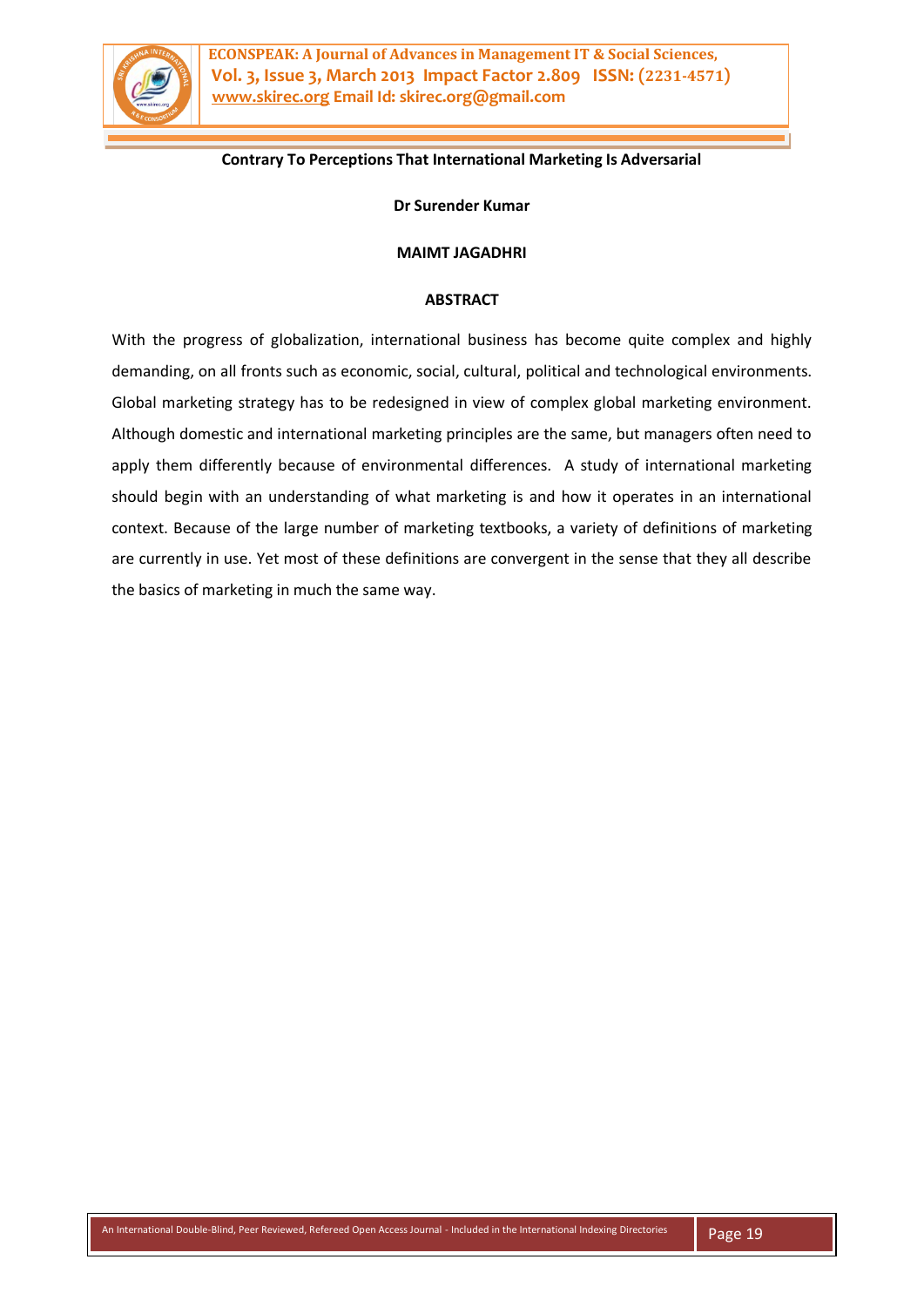

# **Introduction**

A study of international marketing should begin with an understanding of what marketing is and how it operates in an international context. Because of the large number of marketing textbooks, a variety of definitions of marketing are currently in use. Yet most of these definitions are convergent in the sense that they all describe the basics of marketing in much the same way. Any definition is acceptable as long as it captures the essential ideas and as long as the strengths and limitations associated with the definition is acknowledged.

The most satisfactory definition of international marketing which is based upon the definition adopted by American Marketing Association is given here:

*"International marketing is the multinational process of planning and executing the conception pricing, promotion and distribution of ideas, goods and services to create exchanges that satisfy individual and organizational objectives."*

This definition reveals the following important characteristics of international marketing.

- 1. By placing individual objectives at one end of the definition and organizational objectives at the other, the definition stresses a relationship between a consumer and an organization.
- 2. What is to be exchanged is not restricted to tangible products but can include concepts and services as well. When the United Nations promotes such concepts as *birth control* and *breast feeding,* this should be viewed as international marketing.
- 3. International marketing applies to business transactions as well as international non-profit marketing by governments i.e. governments do marketing to attract foreign investment.

For the purposes discussion in this text, international multinational, and global, marketing are used interchangeably.

### **Why Global marketing?**

Contrary to perceptions that international marketing is adversarial, trade across countries is beneficial to all participating countries. It is desirable to understand the benefits so as to dispose wrong notions prevailing about international marketing. The following points help appreciate the importance of global marketing.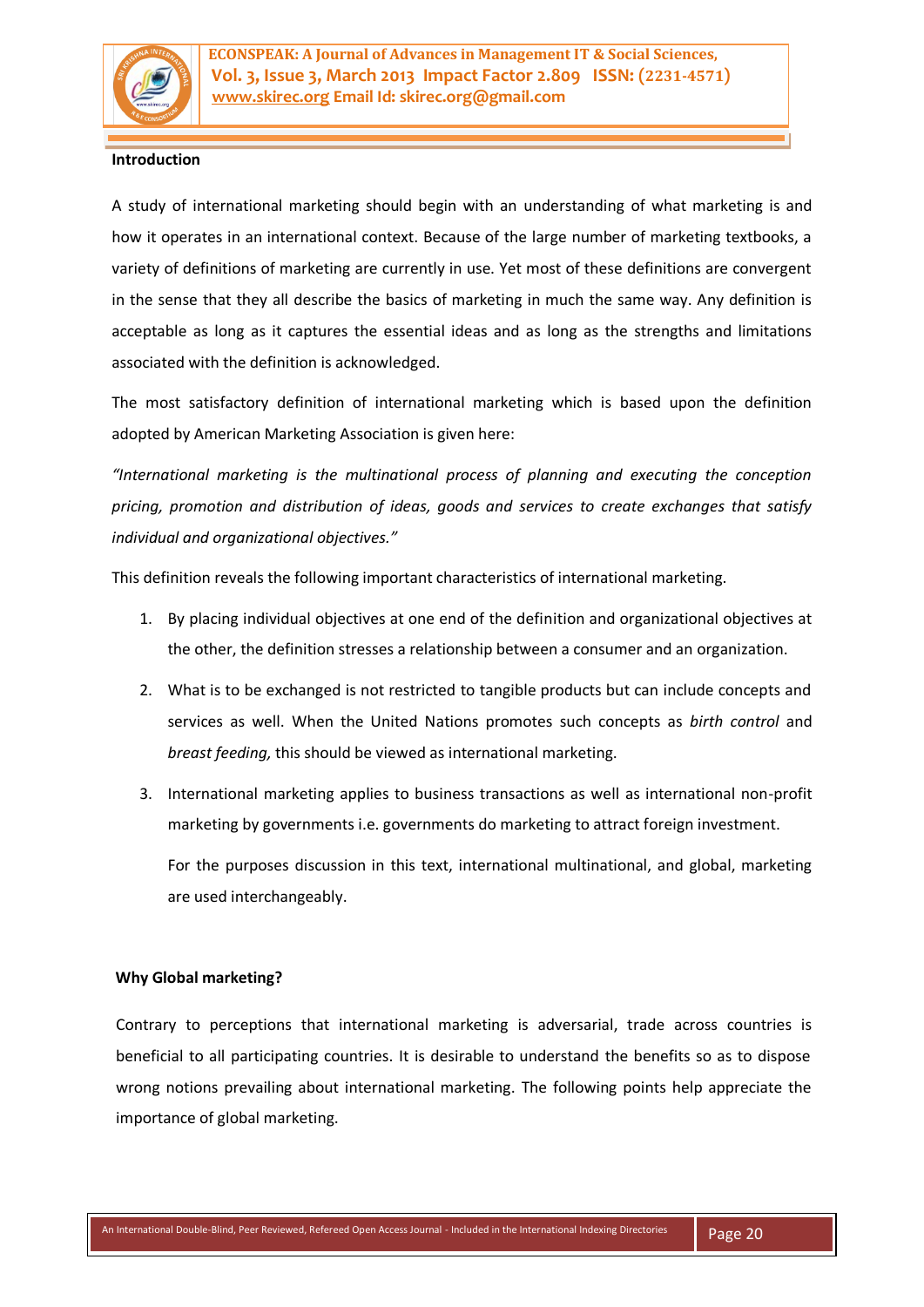

**ECONSPEAK: A Journal of Advances in Management IT & Social Sciences, Vol. 3, Issue 3, March 2013 Impact Factor 2.809 ISSN: (2231-4571) www.skirec.org Email Id: skirec.org@gmail.com**



**Figure 1. Benefits of Global Marketing**

- **1. Survival:** Many countries need to trade across the globe for their survival. Hong Kong, for example, has historically underscored this point well, for without food and water from China, the British colony would not have survived long. The countries of Europe have had a similar experience, since most European nations are relatively small in size. Without foreign markets, European firms would not have sufficient economies of scale to allow them to be competitive with the US firms. Nestle, for example, is forced to depend on foreign markets as its home country, Switzerland, is relatively small in size.
- **2. Growth of Overseas Markets:** Developing countries are growing into potential markets for international business; particularly Latin America and Asia/Pacific are experiencing considerable economic growth. MNCs cannot afford to ignore the growing markets.

Throughout history, firms have achieved worldwide dominance mainly through forays into overseas markets, notwithstanding their home country markets being small in size. Successful global firms from the Netherlands, a smaller country in Western Europe, have become giants worldwide. Among them are Philips (electronics), Royal Ahold (retail), Royal Dutch/Shell (petrol), and Uniliver (consumer products). Similarly, Japanese firms dominate many industries; among them are Mitsui and Mitsubishi (electronics, banking, import-export), Dentsu (advertising), Sony and Panasonic (electronics), and Ito Yokado (retail).

**3. Sales and Profits:** Foreign markets constitute a large share of the total business of many firms that have wisely cultivated markets abroad. As stated in the first chapter in this book, foreign sales constitute a major share of total revenues of many firms. Coca-Cola's foreign sales, for example, account for 80 per cent of its total revenue. No international business can ignore overseas markets.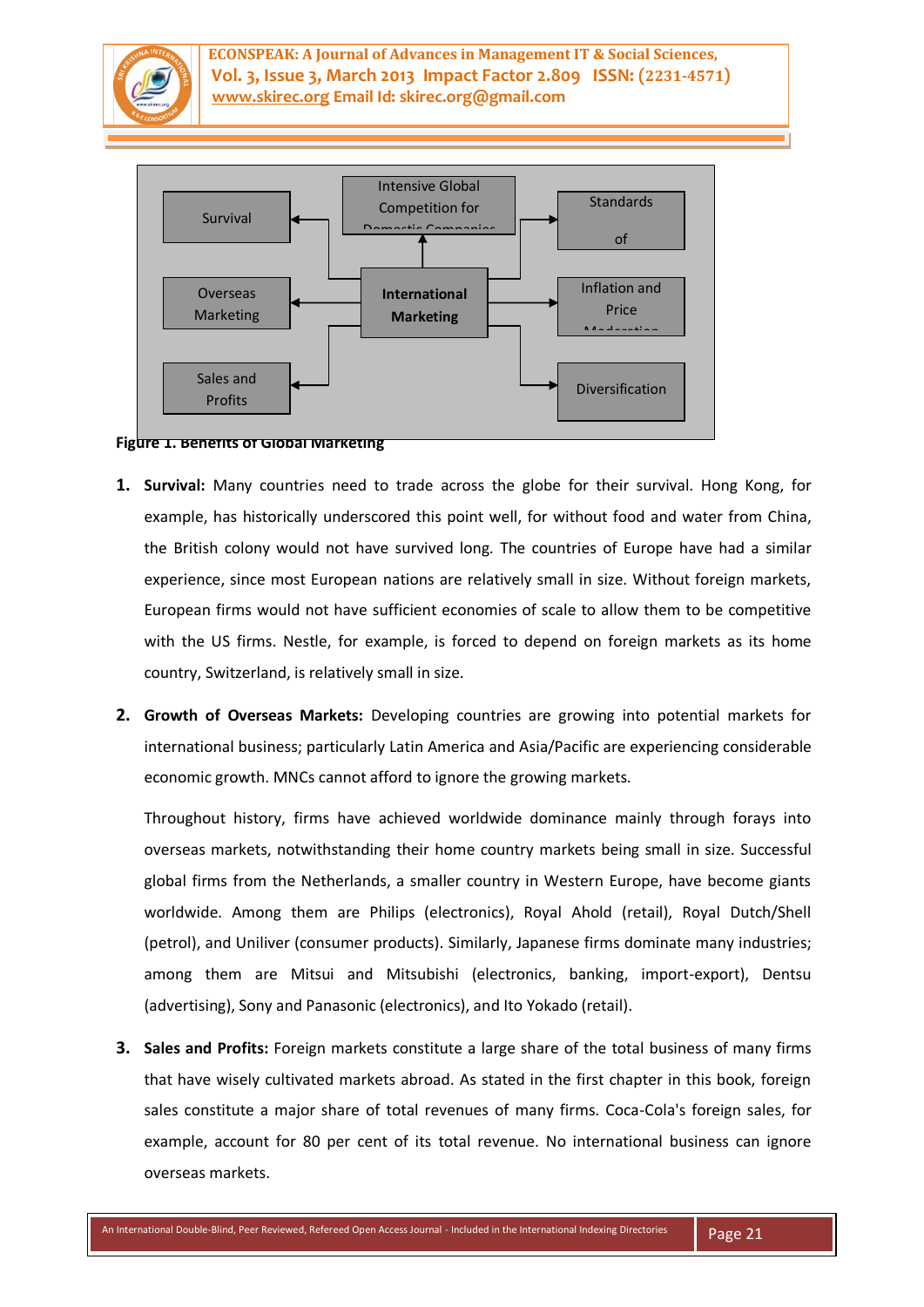

**4. Diversification:** Demand for most products in domestic market is affected by cyclical factors (e.g. recession) and seasonal factors (e.g. climate). These factors are likely to cause a drop in sales often forcing firms to layoff personnel. Foray into overseas markets may help a firm avoid such a possibility. Foreign markets iron out fluctuations by providing outlets for excess production capacity. Cold weather, for instance, may depress soft drink consumption. Yet, not all countries enter the winter season at the same time, and some countries are relatively warm the year-round.

A similar situation pertains to the business cycle. Europe's business cycle often lags behind that of the US. That domestic and foreign sale operates in differing economic cycles works in favour of General Motors and Ford because overseas operations help even out the business cycles of the North American market.

- **5. Inflation and Price Moderation:** The benefits of exports are pretty obvious. Even imports can be beneficial to a country. Without imports, there is no force to influence domestic firms to moderate their prices. Absence of imported products compels consumers to buy domestic products at higher prices, resulting in inflation and excessive profits for local firms. This development usually acts as a prelude to workers' demand for higher wages, further exacerbating the problem of inflation.
- **6. Standards of Living:** Trade affords participating nations and their citizens' higher standards of living than is otherwise possible. Without trade, product shortages force people to pay more for less, denying them the purchasing power to buy more. In addition, life in most countries would be much more difficult were it not for many strategic materials that must be imported. Trade also makes it easier for industries to specialize and gain access to raw materials, while at the same time fostering competition and efficiency. A diffusion of innovations across national boundaries is a useful by-product of international trade. Absence of such trade would impede the flow of innovative ideas.
- **7. Intensive Global Competition for Domestic Companies:** Many companies have conducted international marketing for decades – Nestle, Shell, Bayer, and Toshiba are familiar to consumers around the world. But global competition is intensifying. Domestic companies that never thought about foreign competitors suddenly find them in their backyards. Domestic companies in India are facing increasing competition from international players. In the television market, LG and Samsung are the leading players. Similar is the case in the airconditioning market. The automobile market in India is witnessing intense competition from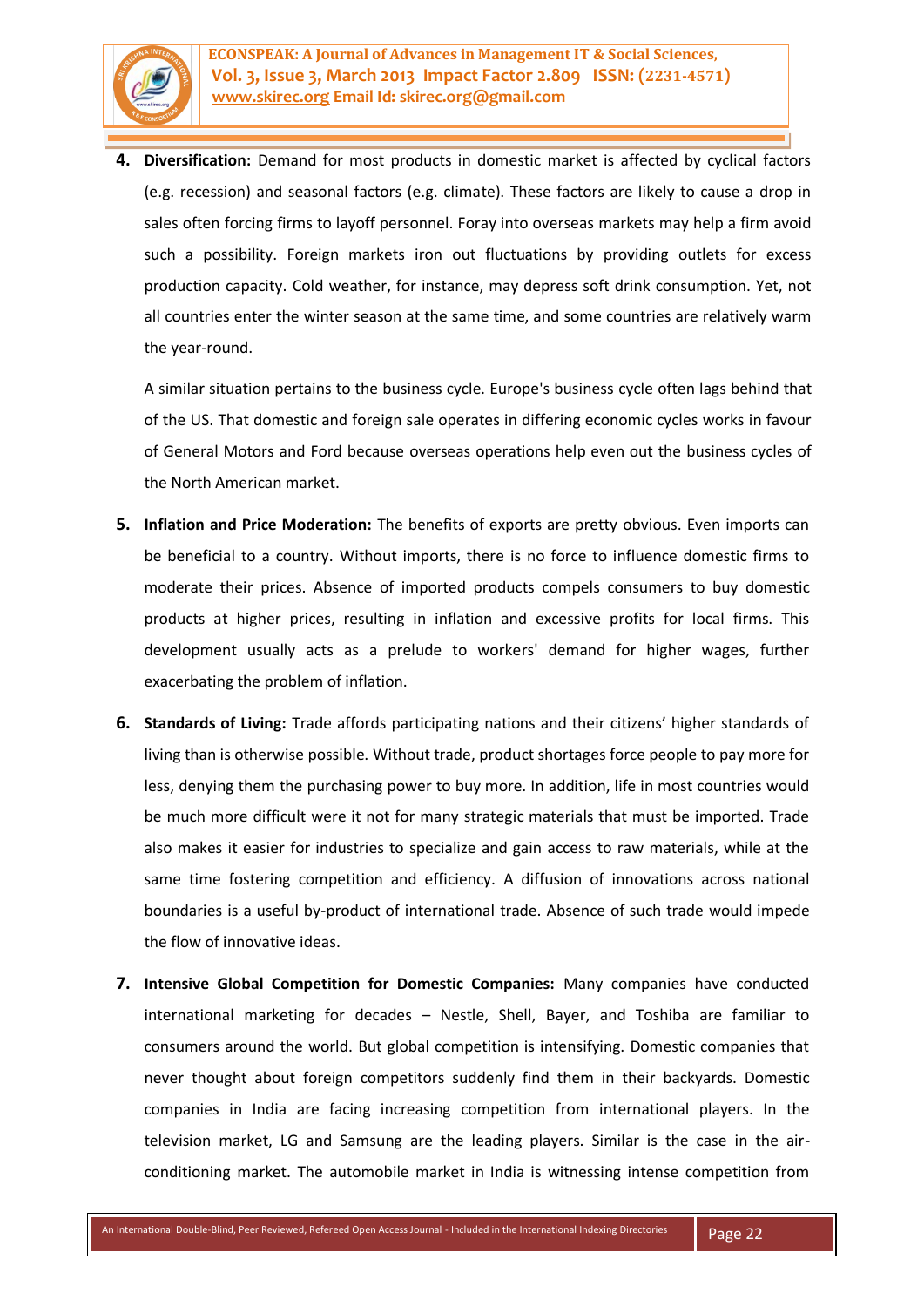

the global auto giants such as General Motors, Ford, Skoda, Honda, Toyota, and Hyundai. L'Oreal has already made its presence felt in the hair-colorant market.

# **Domestic And International Marketing Compared**

Although domestic and international marketing are regarded as the same as the principles of marketing are the same but they are different in scope due to uncontrollable environmental factors. The comparison or the differences between the two are shown in table 1.

### **Table .1 Domestic and International Marketing Compared**

|                | <b>Basis of</b>                          | <b>Domestic Marketing</b>                                                                                                                                                                                               | <b>International Marketing</b>                                                                                                                                                                    |
|----------------|------------------------------------------|-------------------------------------------------------------------------------------------------------------------------------------------------------------------------------------------------------------------------|---------------------------------------------------------------------------------------------------------------------------------------------------------------------------------------------------|
|                | Comparison                               |                                                                                                                                                                                                                         |                                                                                                                                                                                                   |
| $\mathbf{1}$   | Environmental<br>Factors                 | Controllable<br>and<br>uncontrollable factors are:<br>Controllable: Price, Product,<br><b>Promotion &amp; Distribution</b><br>Uncontrollable:<br>Economic,<br>Political, Legal, Cultural and<br>Competitive environment | Controllable<br>and<br>uncontrollable factors are<br>in<br>domestic<br>same<br>as<br>marketing                                                                                                    |
| $\overline{2}$ | of<br>Nature<br>Environmental<br>Factors | Simple and uniform                                                                                                                                                                                                      | Complex and varying legal,<br>economic,<br>cultural<br>&<br>political environment<br>in<br>different countries differ                                                                             |
| 3              | Marketing<br>Strategy                    | Uniform marketing strategy                                                                                                                                                                                              | Marketing strategy can't be<br>uniform as environments<br>vary in different countries                                                                                                             |
| $\overline{4}$ | Example                                  | Chain<br>Ratna<br>of<br>Sagar<br>Restaurant has uniform menu<br>throughout India                                                                                                                                        | McDonald's,<br>recognizing<br>the importance of foreign<br>markets and local customs<br>customizes the menu by<br>region. For example, it has<br>changed its menu for India<br>by excluding beef. |
| 5              | <b>Pricing Policy</b>                    | Price fixation is a complex<br>task                                                                                                                                                                                     | Pricing is more complicated<br>in foreign markets because<br>of<br>additional<br>problems<br>associated<br>with<br>tariffs<br>dumping laws, inflation and<br>currency conversion                  |
| 6              | Advertising                              | Language translation may not<br>pose a problem, except in                                                                                                                                                               | Most<br>firms<br>face<br>the<br>problem<br>of<br>languages                                                                                                                                        |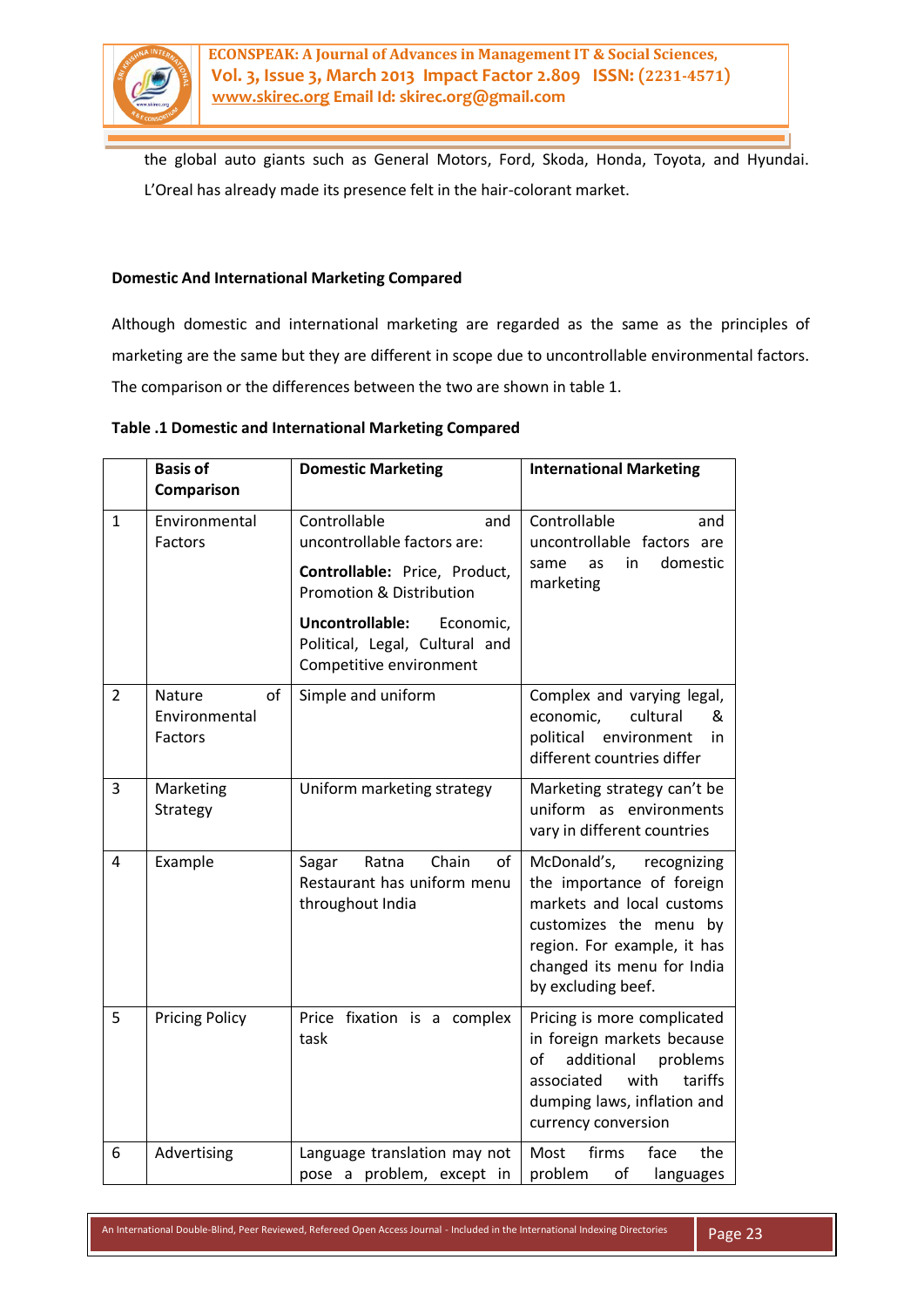

**ECONSPEAK: A Journal of Advances in Management IT & Social Sciences, Vol. 3, Issue 3, March 2013 Impact Factor 2.809 ISSN: (2231-4571) www.skirec.org Email Id: skirec.org@gmail.com**

|                |                        | countries like India which is<br>known for multi-linguism                                                       | while<br>translation<br>advertising in<br>overseas<br>markets                                                                                                                                                                     |
|----------------|------------------------|-----------------------------------------------------------------------------------------------------------------|-----------------------------------------------------------------------------------------------------------------------------------------------------------------------------------------------------------------------------------|
| $\overline{7}$ | <b>Media Selection</b> | Media selection or selecting<br>media agencies for preparing<br>and placing the advertisement<br>is not complex | Besides the international<br>marketing the media used<br>in the domestic market<br>readily<br>not be<br>may<br>available.<br>Selecting<br>multinational<br>advertising<br>agency for international<br>marketing is highly complex |

It is evident from Table.1 that international marketing has to face so many complex problems whereas the domestic marketing is free from these problems.

# **R&D Issues in International Marketing**

R&D activities in international business are quite significant as these are the basis of new product development and their marketing. The firms that successfully develop and market new products in international arena can learn enormous returns. For example:

**Dupont:** produced a steady stream of successful innovations such as Cellophane, Nylon and Teflon (nonstick pans)

**Sony:** produced with success The Walkman, The Compact Disk and The Play Station

**Pfizer:** the drug company during 1990s produced several major new drugs including Viagra

**Intel:** has consistently managed to lead in the development of innovative microprocessors to run personal computers

**Cisco systems:** developed with success, the routers for internet connections, directing the flow of digital traffic.

There is a lot of competition due to technological innovations. An innovation can make established products obsolete overnight but can also make a host of new products possible. Hence there is a need for the firm to invest in R&D and establish R&D activities at those locations where expertise is concentrated. Besides, the firms need to build links between R&D, marketing, and manufacturing. So that the product so designed must satisfy the needs of the consumers. This of course is difficult for the domestic firm, but it is even more problematic for the international business competing in an industry where consumer tastes and preferences differ from country to country.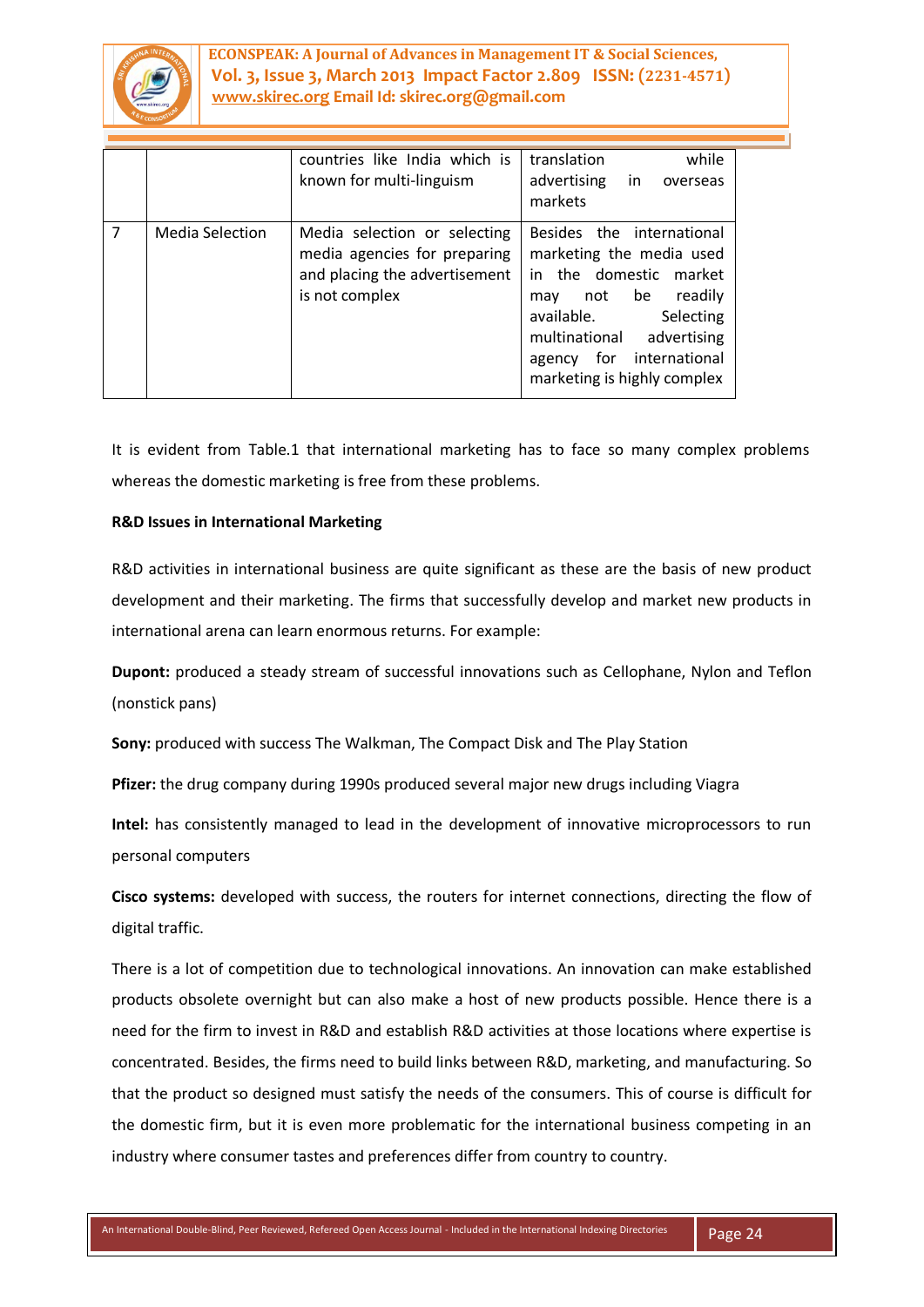

Relating to R&D and its relevance in international marketing, we need to discuss the following aspects of R&D.

- **1. Decision Regarding the Location of R&D**
- **2. Decision Regarding Integration of R&D, Marketing and Production**
- **3. Setting up of Cross-functional Teams**
- **4. Building Global R&D Capabilities**

### **1. Decision Regarding the Location of R&D:**

Other things being equal, the rate of product development seems to be greater in countries where more money is spent on basic and applied research and development, underlying demand is strong, consumers are affluent, and competition is intense.

Basic and applied research and development discovers new technologies and, then commercializes them. Strong demand and affluent consumers create a potential market for new products. Intense competition between firms stimulates innovation as the firms try to beat their competitors and reap potentially enormous first-mover advantages that result from successful innovation.

**Location during Post-world War II Period:** For most of the post-World War II period, the country that ranked highest on these criteria was the United States. The United States devoted a greater proportion of its gross domestic product (GDP) to R&D than any other country did. Its scientific establishment was the largest and most active in the world. U.S. consumers were the most affluent, the market was large, and competition among U.S. firms was brisk. Due to these factors, the United States was the market where most new products were developed and introduced. Accordingly, it was the best location for R&D activities.

**Location over Past Thirty Years:** Over the past 30 years, things have been changing quickly. The U.S. monopoly on new-product development has weakened considerably. Although U.S. firms are still at the leading edge of many new technologies, Asian and European firms are also strong players, with companies such as Sony, Sharp, Samsung, Ericsson, Nokia, and Philips NY driving product innovation in their respective industries. In addition, both Japan and the European Union are large, affluent markets, and the wealth gap between them and the United States is closing.

As a result, it is often no longer appropriate to consider the United States as the **lead market**. In video games, for example, Japan is often the lead market, with companies such as Sony and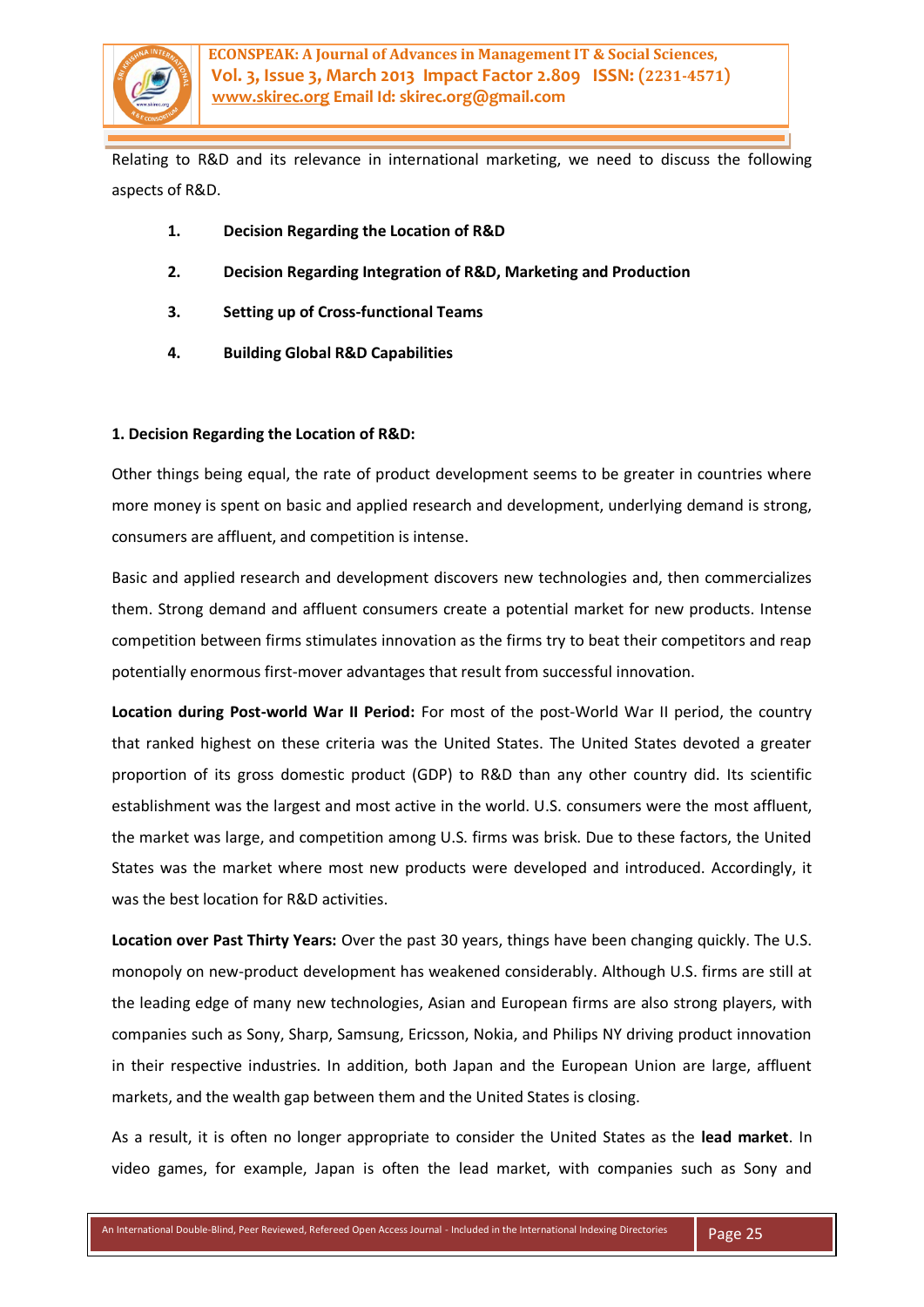

Nintendo introducing their latest video game players in Japan some six months before they introduce them in the United States. In wireless telecommunications, Europe is generally reckoned to be ahead of the United States. Some of the most advanced applications of wireless telecommunications services are being pioneered not in the United States but in Finland, where more than 80 percent of the population has wireless telephones, compared to 40 percent of the U.S. population. However, it often is questionable whether any developed nation can be considered the lead market. To succeed in today's high-technology industries, it is often necessary to simultaneously introduce new products in all major industrialized markets. When Intel introduces a new microprocessor, for example, it introduces it simultaneously around the world.

### **2. Decision Regarding Integration of R&D, Marketing and Production**

Although a firm that is successful at developing new products may earn enormous returns, newproduct development has a high failure rate. One study of product development in 16 companies in the chemical, drug, petroleum, and electronics industries suggested that only about 20 percent of R&D projects result in commercially successful products or processes. Another in-depth case study of product development in three companies (one in chemicals and two in drugs) reported that about 60 percent of R&D projects reached technical completion, 30 percent were commercialized, and only 12 percent earned an economic profit that exceeded the company's cost of capital. Along the same lines, another study concluded that one in nine major R&D projects, or about 11percent, produced commercially successful products. In sum, the evidence suggests that only 10 to 20 percent of major R&D projects give rise to commercially viable products.

To avoid failure or to minimize the ratio of failure, there is need to integrate the R&D activities with marketing and production. Its benefits would include:

- Product development projects are driven by customer needs.
- New products are designed for ease of manufacture.
- Development costs are kept in check.
- Time to market is minimized.

**Close integration between R&D and marketing:** It is required to ensure that product development projects are driven by the needs of customers. A company's customers can be a primary source of new-product ideas. Identification of customer needs, particularly unmet needs, can set the context within which successful product innovation occurs. As the point of contact with customers, the marketing function of a company can provide valuable information in this regard. Integration of R&D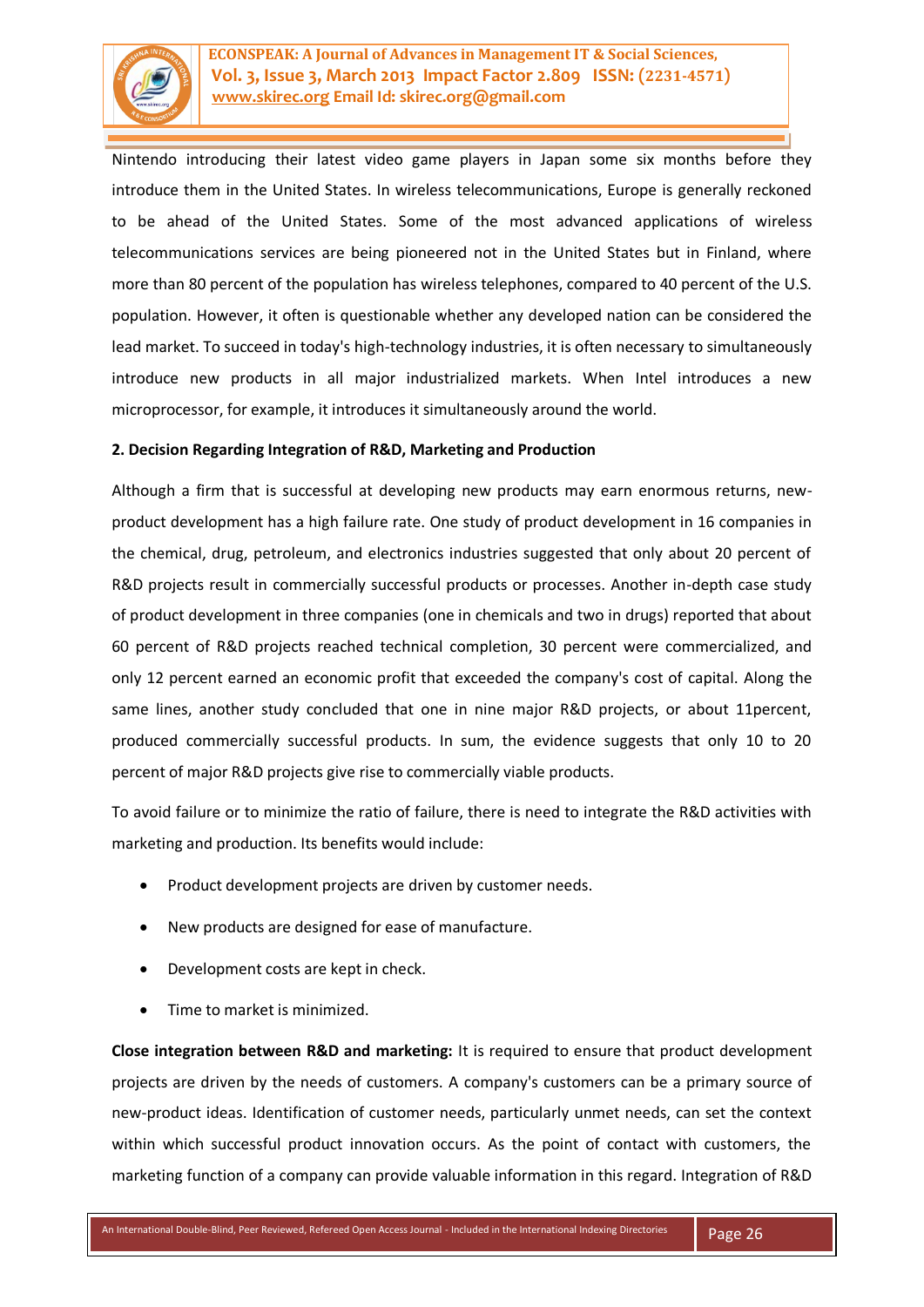

and marketing is also crucial if a new product is to be properly commercialized. *Without integration of R&D and marketing, a company runs the risk of developing products for which there is little or no demand.* 

**Integration between R&D and production**: It can help a company design products with manufacturing requirements in mind. Designing for manufacturing can lower costs and increase product quality. Integrating R&D and production can also help lower development costs and speed products to market. If a new product is not designed with manufacturing capabilities in mind, it may prove too difficult to build. Then the product will have to be redesigned, and both overall development costs and the time it takes to bring the product to market may increase significantly. Making design changes during product planning could increase overall development costs by 50 percent and add 25 percent to the time it takes to bring the product to market. Minimizing time to market and development costs may require the simultaneous development of new products and new processes.

### **3. Setting up of Cross-functional Teams**

Besides cross functional integration is to established for R&D. Cross-functional product development teams must be composed of representatives from R&D, marketing and production. This is because these functions may be located in different countries. The objective of these teams should be to take a product development project from concept development to market production. For effective results from these teams, following attributes are important:

- (a) The team should be led by a renowned project manager who has high status within the organization, and who has the power and authority to arrange required human and financial resources
- (b) The team should be composed of at least one member from each key function
- (c) The team member should be physically co-located if possible so to create good environment for proper communication and coordination.

### **4. Building Global R&D Capabilities**

For integrating R&D and marketing to adequately commercialize new technologies, one has to solve the problems of different versions of a new product to be produced for various countries. In order to overcome such problems there is need to integrate R&D and production in these international businesses that have dispersed production activities to different locations around the globe depending on consideration of relative factor costs.